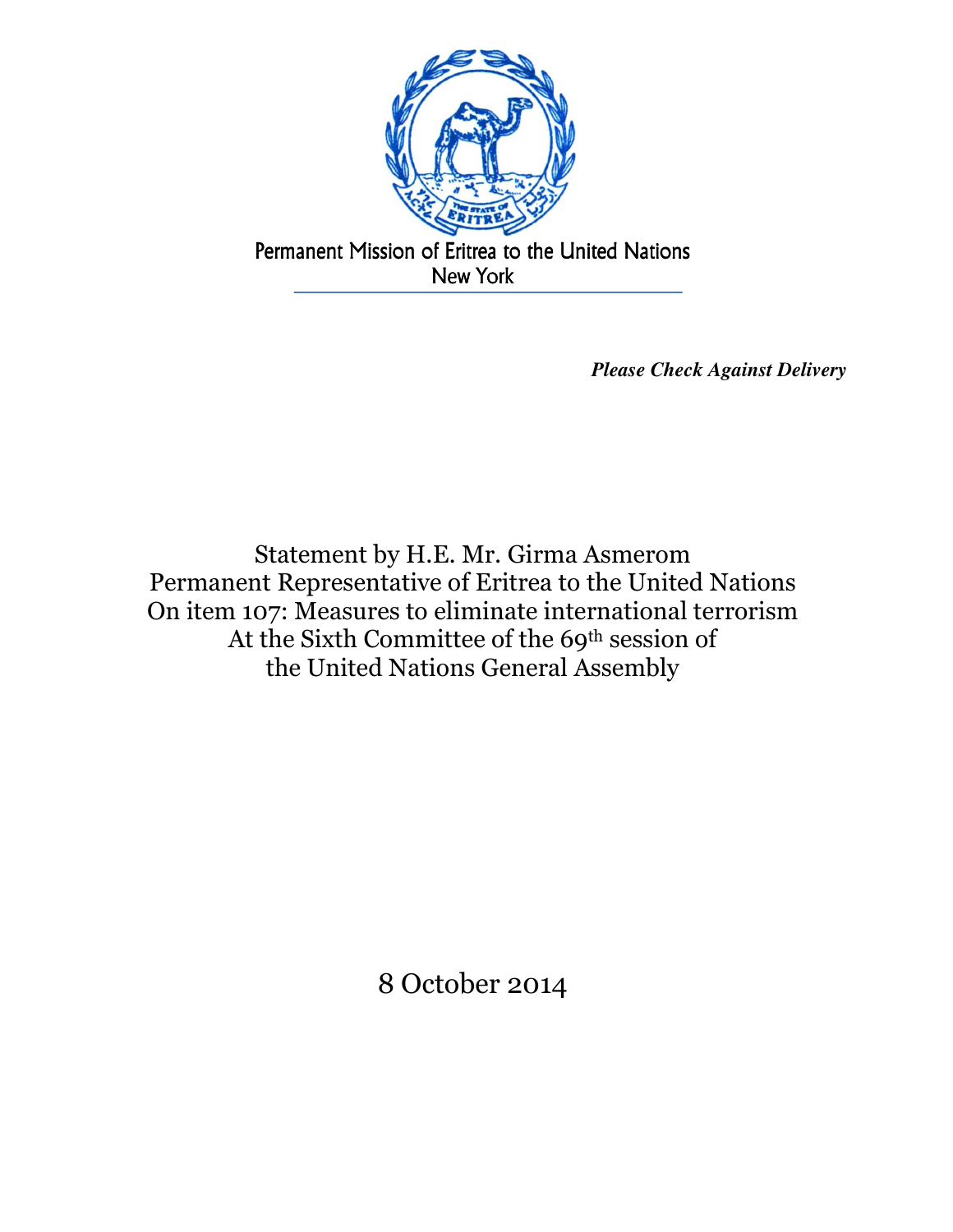Mr. Chairman,

At the outset, let me join others in congratulating the Tanzanian Permanent Representative for his election as Chairperson of the Sixth Committee for the 69th session. Likewise, I wish to extend my congratulations to the other members of the Bureau. I want to assure your Excellency of my delegation's full support in the conduct of your responsibility.

## Mr. Chairman,

My delegation aligns itself with the statements made by South Africa and Iran on behalf of the African Group and the Non-Aligned Movement respectively under this agenda item.

## Mr. Chairman,

Terrorism is a complex phenomena that is a threat to international peace and security. In all continents, extremism, terrorism and all forms of bigotry and intolerance are spreading. As witnessed in many countries, state failures are creating a power vacuum that allows terrorist elements to obtain unsettling measures of power. Eritrea strongly believes that terrorist acts constitute a flagrant violation of international law and human indecency. Eritrea reaffirms its unequivocal condemnation of terrorism in all its forms and manifestations. Eritrea also strongly believes that acts of terrorism should not be associated with any single religion, nationality, civilization or ethnic group.

When combating terrorism any action taken must be consistent with international law. The United Nations, as well as regional organizations, should play an important role in combating terrorism and respecting the rules of engagement.

## Mr. Chairman,

In the volatile region of the Horn of Africa, Eritrea remains a peaceful and stable country. Despite the ongoing security challenges in the region and the unjust sanctions imposed on the people of Eritrea for political reason, the Government of Eritrea maintains social cohesion by pursuing a policy centered on inclusion. In order to combat all types of extremism and terrorism, Eritrea, which is 50% Moslems and 50% Christians, has put in place various national legislative measures and taken concrete actions. It has submitted its national report to the Counter Terrorism Committee, pursuant to paragraph 6 of UNSC resolution 1373 (2001) as well as to UNSC resolution 1646 (2005). Recently, Eritrea has